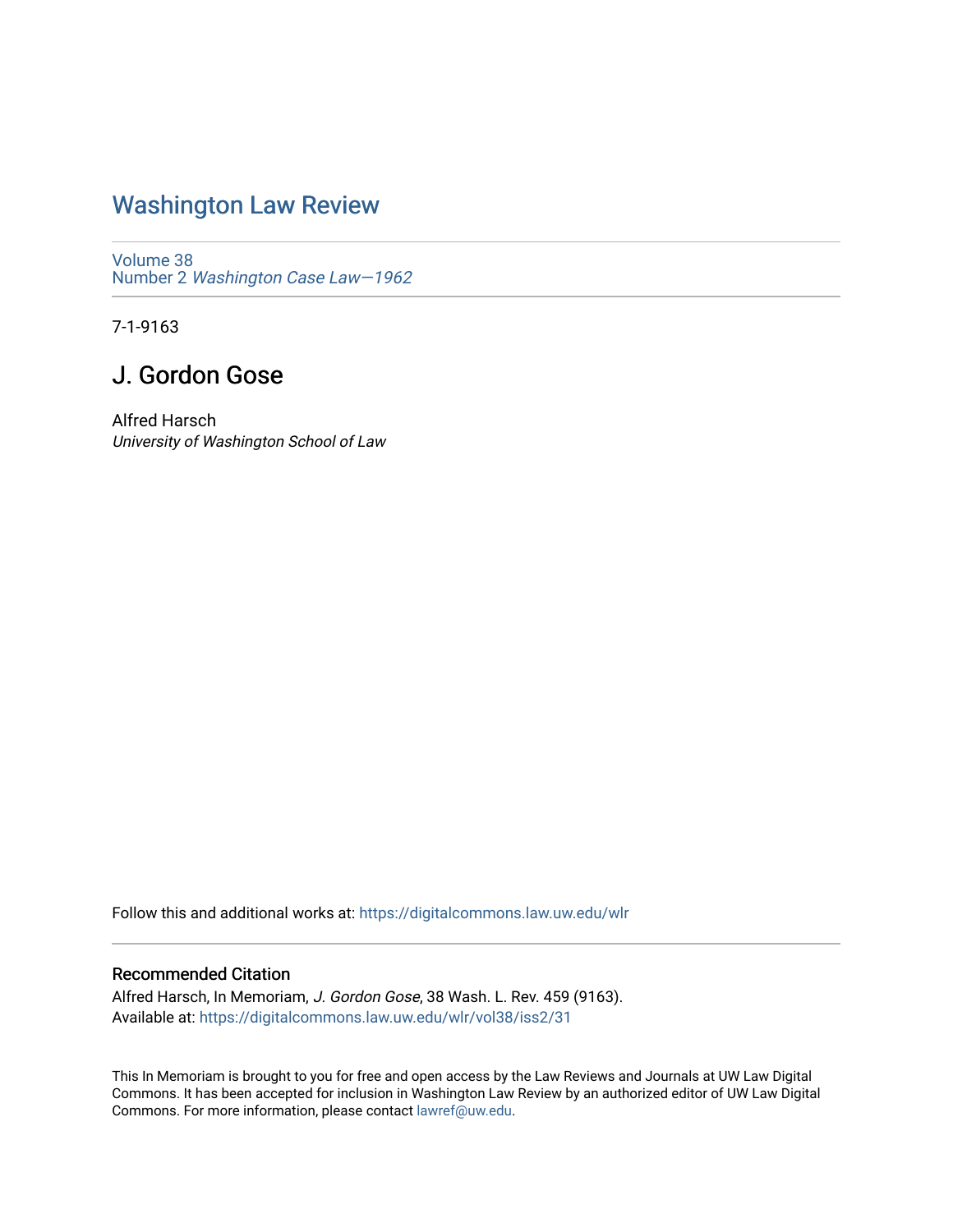## IN MEMORIAM-J. GORDON **GOSE**

The sudden death of **J.** Gordon Gose on June 18, 1963 brought to an untimely close the distinguished career of a man who had devoted his life to a variety of professional and other public service activities in this state.

Jack Gose, as he was known to all his colleagues and associates, was in the truest sense a westerner and a Washingtonian. Born in Walla Walla, Washington, in December, 1903, member of a distinguished pioneer family of that area, he attended grade school, high school and college in his home city. His election to Phi Beta Kappa as a student at Whitman College, from which he graduated in 1926, was an early recognition of the qualities of studiousness and scholarship for which he was well known throughout his life. He enrolled in the School of Law at the University of Washington and upon graduation from that school was not only elected to the Order of the Coif but was designated as honor graduate of the class of 1929.

Following admission to the bar of his native state he entered the practice of law in Seattle. In the seventeen years which followed Jack Gose established an enviable reputation throughout the state as legal counsellor and advocate. He was an active participant in the affairs of the bar associations of his city and state, contributed to the enjoyment of many occasions as a droll and entertaining toastmaster or speaker, and gained the friendship as well as the deep respect of a host of acquaintances, clients, fellow lawyers and judges.

In 1946, embarking upon a second career in his chosen profession, he accepted an invitation to join the faculty of the law school of which he was a graduate. As a teacher he devoted his loyal and energetic services to the law school, to the University and to the state. He was a most effective instructor, who illustrated the basic principles, as well as the foibles, of the courses he taught with apt, and often humorous, illustrations. As a faculty member he continued his contributions to the legal profession of his state, devoting himself to research in his chosen fields of business associations and probate practice, acting as consultant to lawyers and judges who sought his advice, writing and publishing numerous articles in the Washington Law Review and participating in many legal institutes and seminars for the members of the bar.

In addition to such strictly professional activities he served on many law school and university committees and from 1958 until the time